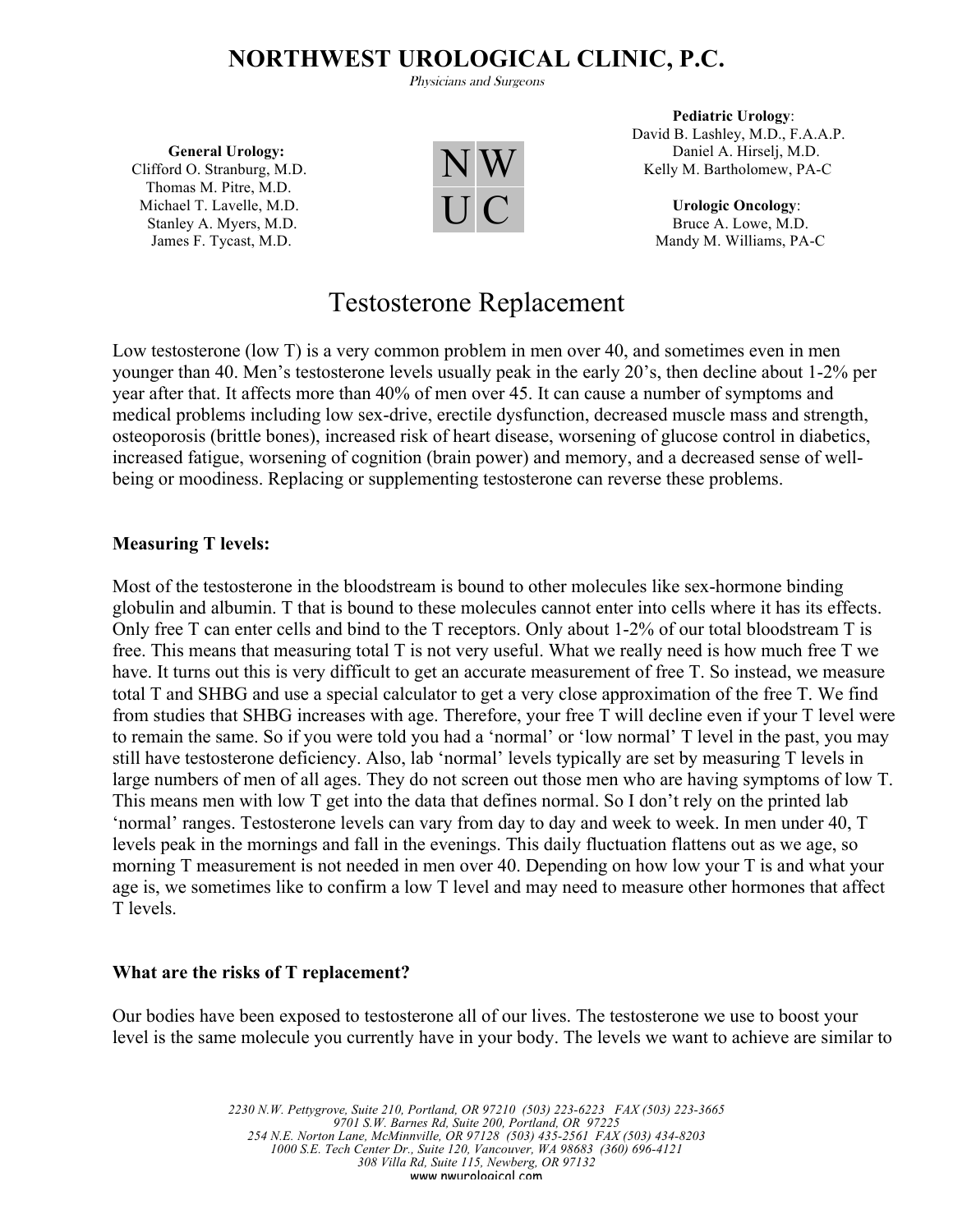Physicians and Surgeons

 Thomas M. Pitre, M.D. Michael T. Lavelle, M.D. **Urologic Oncology**: Stanley A. Myers, M.D. Bruce A. Lowe, M.D.

 **Pediatric Urology**: David B. Lashley, M.D., F.A.A.P. **General Urology:** Daniel A. Hirselj, M.D. Clifford O. Stranburg, M.D. Kelly M. Bartholomew, PA-C

James F. Tycast, M.D. **Mandy M. Williams, PA-C** Mandy M. Williams, PA-C

the levels you probably used to have in your 20's. So we would not expect too much in the way of side effects. There can be some, however. One is acne. When you go through puberty, you experience a large increase in T level, which can trigger increase in oil production in the skin. This may happen when you start T supplementation and trigger acne. This usually subsides once the T levels in your body have stabilized at the new higher level. Another possible side effect is mood changes. Most men report less irritability and an increased sense of wellbeing. However, some men report an increase in their emotions. Where they may never have been affected by a "tear jerker" movie, after T, they may notice they are more likely to become teary eyed. Some men report being more assertive after starting T. Anger issues are extremely uncommon in men on Testosterone replacement unless they are abusing it and achieving levels 3 or more times the normal levels. Some men report re-growth of hair they had lost on their arms, legs, and chest. Many men also report decrease in size of their testicles after several years of using T. Supplementing T frequently decreases a man's fertility. If you are thinking of having more children, you will need additional medications to prevent decrease in sperm production we see with T supplementation. That being said, don't count on T supplementation as a form of birth control!

#### **What about testosterone and prostate cancer?**

In the 1940's, pioneering researchers found that removal of testosterone in men with very advanced prostate cancer temporarily improved their symptoms of the cancer. This led them to declare that testosterone must cause prostate cancer or is 'fuel for the fire' in prostate cancer. This was based on observations in only 1 patient. Since then, it has been taught in medical training that T should not be used in men with prostate cancer or even for prostate enlargement. Since T was given this negative reputation, researchers have been trying to confirm that this was true. All of the scientific research done since then has failed to confirm a link between T and prostate cancer. Recent research has been done on men with prostate cancer on watchful waiting. These studies show that there was NO INCREASE of prostate cancer progression nor is there an increase in the aggressiveness (grade) of prostate cancer in these men. In studies conducted on men diagnosed with prostate cancer, those men with the LOWEST natural T levels tended to have the MOST AGGRESSIVE grades of prostate cancer. This is the opposite of what we would expect if T was stimulating prostate cancer cells. Also, T levels are at their highest levels from puberty through the 20's. Yet prostate cancer is uncommon in men under 50 and rare in men under 40. Despite this lack of scientific evidence that T causes or promotes prostate cancer, the FDA still requires T manufacturers to list warnings against using T in men with a diagnosis of prostate cancer. Be aware that using testosterone in men with prostate cancer is still controversial. Also, be aware that long-term studies on men on T for many years have yet to be done. So it is possible that longer-term studies may reveal additional risks.

> *2230 N.W. Pettygrove, Suite 210, Portland, OR 97210 (503) 223-6223 FAX (503) 223-3665 9701 S.W. Barnes Rd, Suite 200, Portland, OR 97225 254 N.E. Norton Lane, McMinnville, OR 97128 (503) 435-2561 FAX (503) 434-8203 1000 S.E. Tech Center Dr., Suite 120, Vancouver, WA 98683 (360) 696-4121 308 Villa Rd, Suite 115, Newberg, OR 97132* www.nwurological.com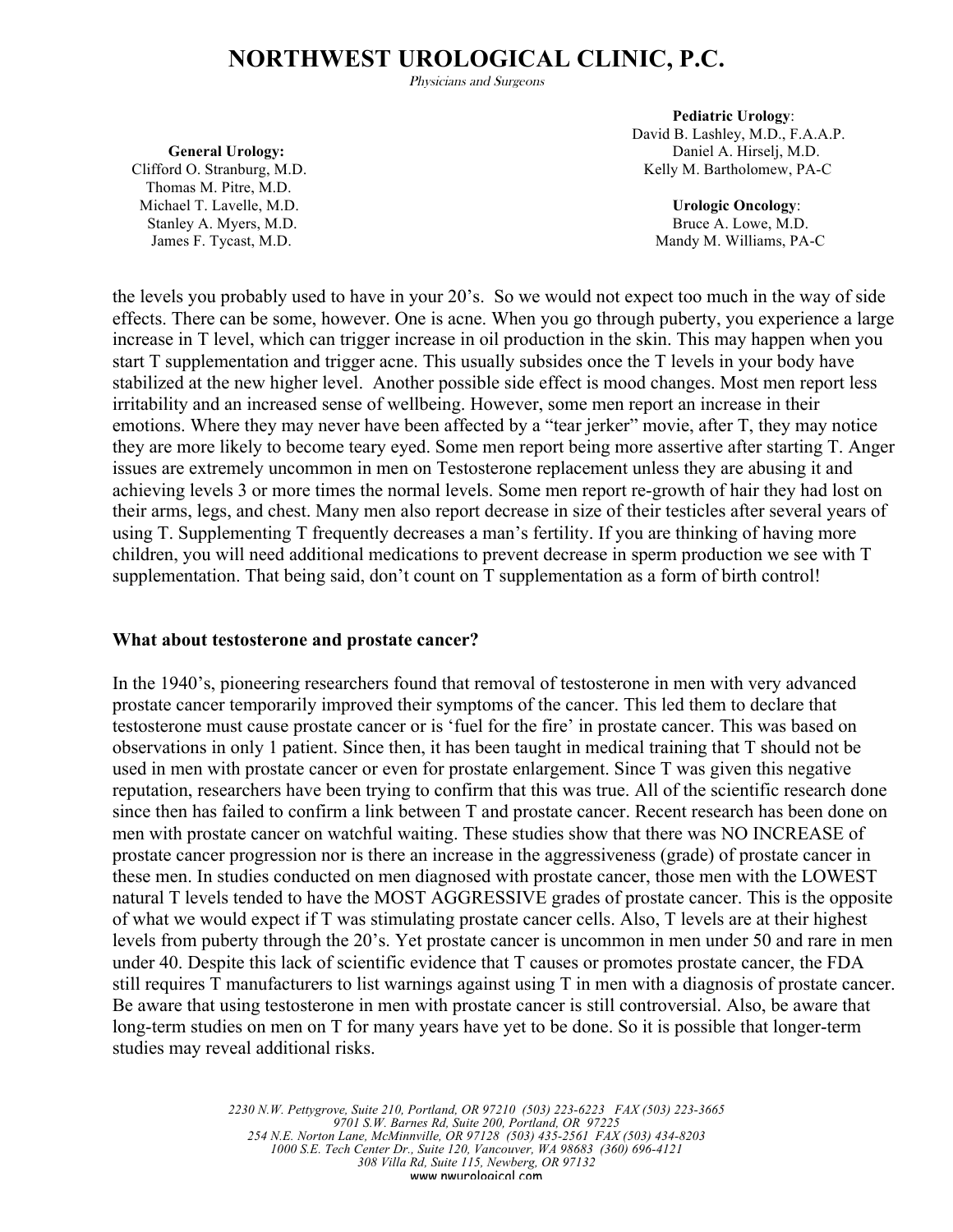Physicians and Surgeons

 **Pediatric Urology**: David B. Lashley, M.D., F.A.A.P. **General Urology:** Daniel A. Hirselj, M.D. Clifford O. Stranburg, M.D. Kelly M. Bartholomew, PA-C

James F. Tycast, M.D. **Mandy M. Williams, PA-C** Mandy M. Williams, PA-C

 Thomas M. Pitre, M.D. Michael T. Lavelle, M.D. **Urologic Oncology**: Stanley A. Myers, M.D. Bruce A. Lowe, M.D.

#### **Cardiovascular Risks and Testosterone**

In late 2013, an article published in the Journal of the American Medical Association (JAMA) claimed that there was an increase in risks of heart attacks, strokes, and cardiac death in men taking testosterone supplementation. In January of 2014, there was another article claiming increased heart risks in men on T as well. This led to a massive amount of news and TV spots in the risks of T supplementation in men. This scared many men away from taking testosterone and now we see law firms advertising for men on T who have had a heart attack. The scientific community was shocked that these articles showed harm for men on T because the medical literature for the last 30 years has shown that the cardiovascular effects of T in men is either neutral or slightly beneficial. These new articles did not fit with what most testosterone researchers and experts had observed in their practices. As it turns out, these 2 articles were severely flawed in their scientific methodology. In fact, the article in JAMA actually showed a risk of bad events of 10% in men ON testosterone and a 21% risk in men NOT TAKING testosterone! This is from data they published right out of their results page. Yet they used unproven statistical modeling to reverse the result and claim that men ON testosterone had a 25.7% risk and those NOT on T had only a 19.9% risk. There are numerous experts who have signed a petition to have these articles retracted because if their misleading conclusions and their unconventional handling of their data. Further research since these articles have again shown there is NO INCREASED RISK of heart attack, strokes, or cardiac death in men on testosterone supplementation. There is always room for more data and we welcome larger studies in men regarding all the potential risks of T supplementation.

#### **What are the benefits of T replacement?**

Most men report increased libido (sex drive). They also find that their ability to attain erections improves. The E.D. pills often work better after starting T and some men even start getting erections without the pills. Men also report the return of the morning erections they stopped having years ago. Many men report an increase in energy, strength, stamina, and physical performance. These men also have increased ability to lower body fat content and increase muscle mass. Men being treated for low T often report improved mood and sense of wellbeing. Some report increase memory and improved clarity of thought.

Studies show men being treated for low T have improvement in bone calcium content, which helps prevent osteoporosis. This decreases the likelihood of hip fractures later in life. Studies on T and heart disease indicate that men with low T are at increased risk for heart disease and heart attacks. Replacing T in these men significantly lowers their risk of these heart issues. Finally, diabetic men experience an improvement in control of their blood sugar with T replacement. They may find they need less diabetic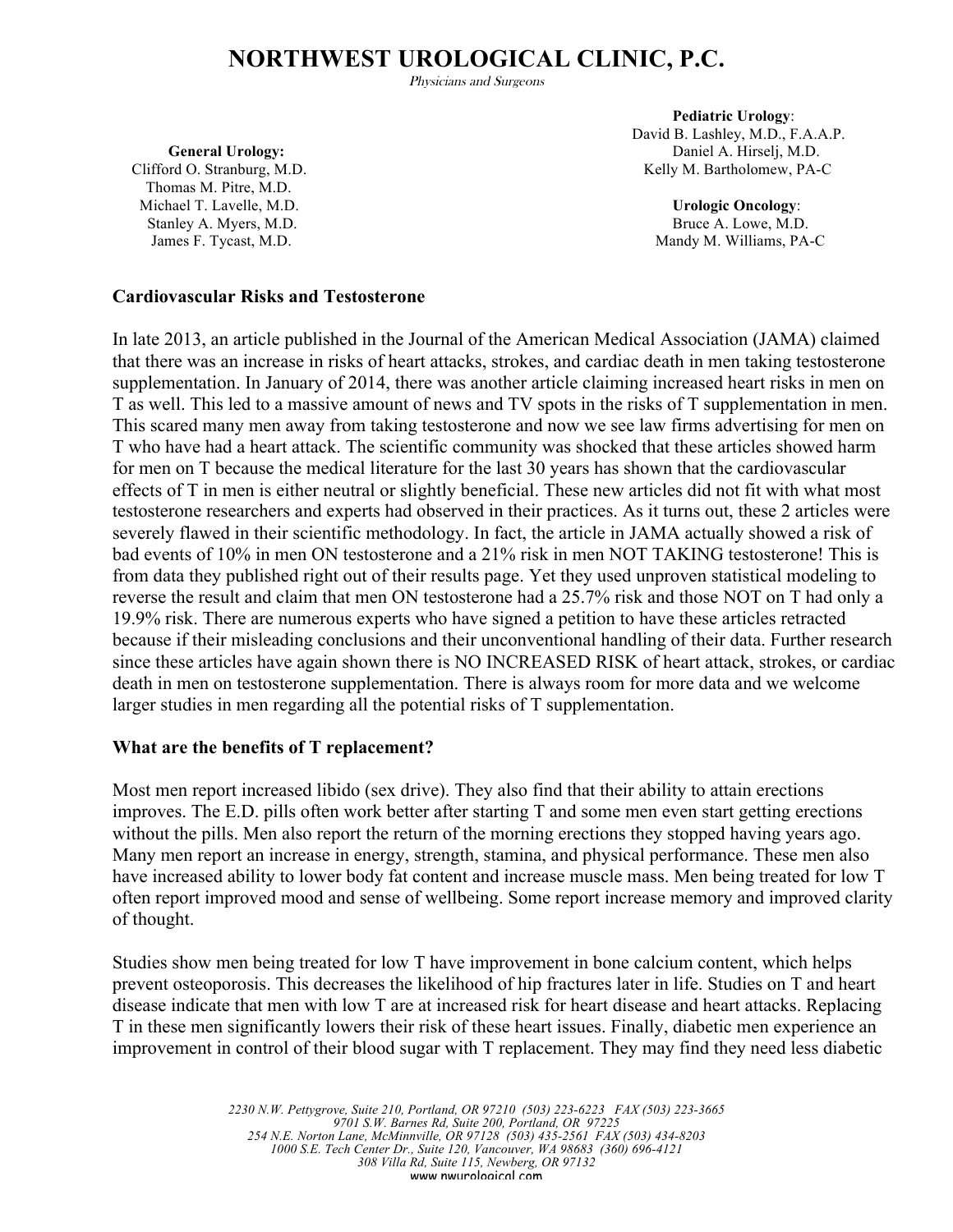Physicians and Surgeons

 **Pediatric Urology**: David B. Lashley, M.D., F.A.A.P. **General Urology:** Daniel A. Hirselj, M.D. Clifford O. Stranburg, M.D. Kelly M. Bartholomew, PA-C

James F. Tycast, M.D. **Mandy M. Williams, PA-C** Mandy M. Williams, PA-C

 Thomas M. Pitre, M.D. Michael T. Lavelle, M.D. **Urologic Oncology**: Stanley A. Myers, M.D. Bruce A. Lowe, M.D.

medication to control their blood glucose once their T is back in the normal range.

#### **How is Testosterone Delivered?**

Unfortunately, T cannot be safely administered by taking a pill. Taking it by mouth causes liver damage. The liver also destroys much of the T taken by mouth. So T pills are not approved for use in the U.S. There are several other ways to get T into the body. They are T shots, topical T gels, implanted T pellets, T patches, and T tablets that stick to the gums.

Testosterone Injections: A needle is used to inject a T suspended in a viscous liquid into the muscle, usually the buttock or the thigh muscle. There may be some soreness at the injection site for a few days similar to a flu shot. The shot is given every 1 - 3 weeks. This method can lead to some fluctuations in T levels over the course of the shot interval. Most men on the 3-week shot regimen report feeling low the last week (lower libido, energy level, etc.). I usually recommend 200mg shot every 2 weeks. This is the least expensive form of T supplementation and will usually cost about \$80-100 for a 10 shot vial, which is used over the course of 4-5 months. The vials of T do not need to be refrigerated. The medical assistants in the office often give these shots. But we encourage men to learn to self-administer these shots at home.

Topical Testosterone: There are 4 different commercially available topical T products on the market. These are: Androgel, Testim, Axiron, and Fortesta. These are rubbed on to the skin once a day, usually after showering. You should leave it on for at least 4-6 hours. After that time, you have absorbed enough for the day and can shower or swim after that time. Androgel and Testim recommend placing the gel on the shoulders and chest. Axiron is applied to both axillae (arm-pits) AFTER applying any deodorant or antiperspirant. Fortesta recommends applying their gel to the inner thigh. Realistically, any of the gels can be applied to any part of the skin, except the penis and scrotum. I'll repeat this: DO NOT APPLY THE TOPICAL TESTOSTERONE PRODUCTS TO THE PENIS AND SCROTUM. The downside is that these gels are expensive if you don't have insurance coverage for them. They typically cost around \$250-300 a month. All of the manufacturers don't want cost to prevent a man from trying their gel, so they all offer some sort of voucher program to lower the out of pocket cost. These programs can get the cost down to \$25-40 per month. Another negative is that others who come into skin-to-skin contact with the user can absorb the topical T gels. This means you need to shower to wash off the gel if you are going to be in skin-to-skin contact with your spouse. You can also wear clothing to cover the area where you applied the gel to avoid transfer. Finally, there are some men whose skin doesn't absorb the topical T products well. We will see if you are absorbing the gel by seeing if your symptoms of low

> *2230 N.W. Pettygrove, Suite 210, Portland, OR 97210 (503) 223-6223 FAX (503) 223-3665 9701 S.W. Barnes Rd, Suite 200, Portland, OR 97225 254 N.E. Norton Lane, McMinnville, OR 97128 (503) 435-2561 FAX (503) 434-8203 1000 S.E. Tech Center Dr., Suite 120, Vancouver, WA 98683 (360) 696-4121 308 Villa Rd, Suite 115, Newberg, OR 97132* www.nwurological.com